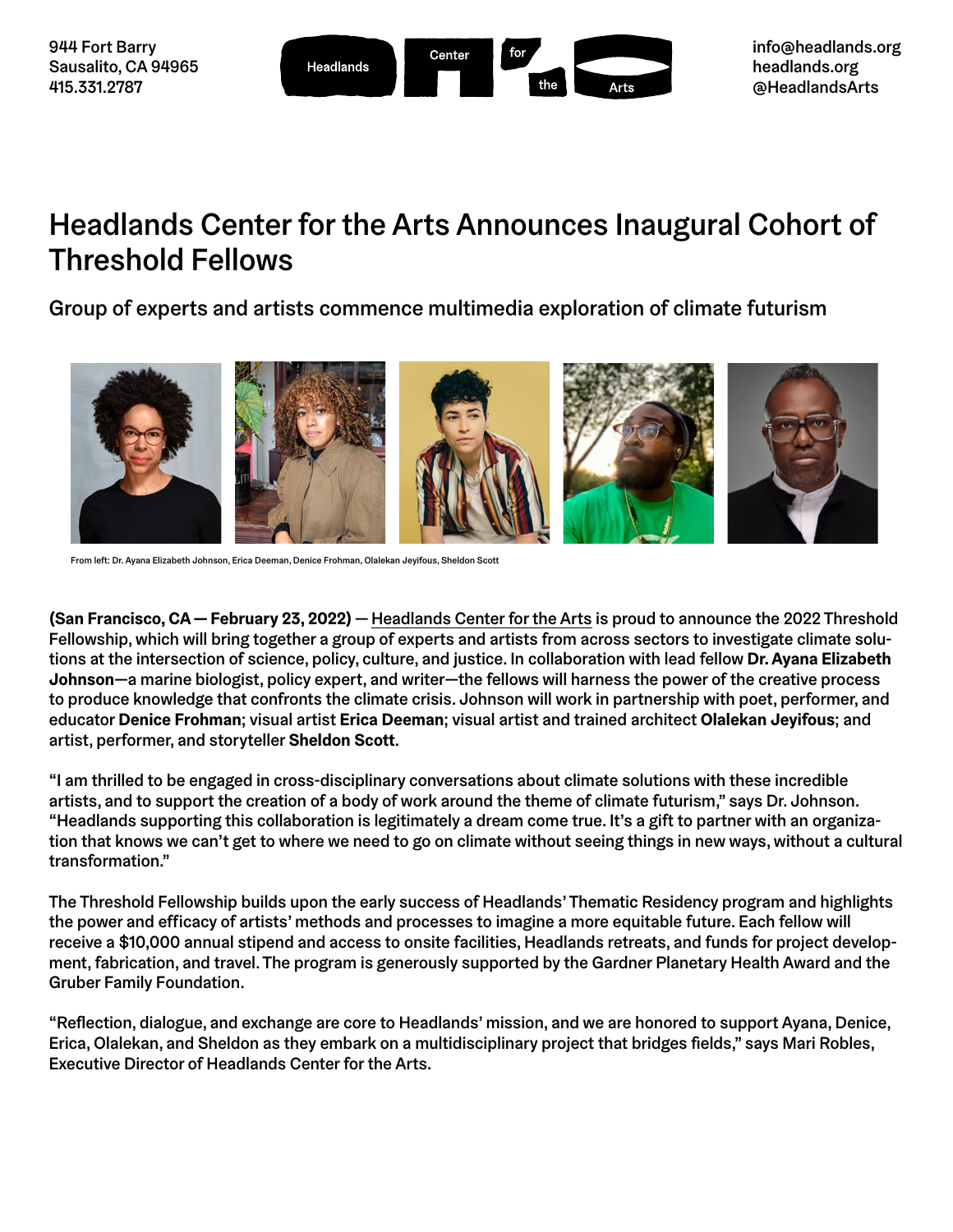# **SHAC**

The participants, who have begun conversing about climate topics and sharing resources, will work together virtually for one year with the option to collaborate for a second year. By coming together at key moments, such as a week onsite at Headlands in April of 2022 and a public presentation in 2023, they will deepen their engagement with the Headlands community over the course of the fellowship period.

The announcement of the inaugural Threshold Fellowship comes at an important moment in the evolution of Headlands—its 40th anniversary year. Throughout 2022, the organization will host a range of events and programs that celebrate its rich history and offer a preview of what's to come, including the work of the Threshold Fellows.

#### **About the Fellows**

#### **[Ayana Elizabeth Johnson, Lead Fellow](https://www.headlands.org/artist/ayana-elizabeth-johnson/) (she/her)**

Dr. Ayana Elizabeth Johnson is a marine biologist, policy expert, writer, and Brooklyn native. Currently, she is working on a book offering a vision of what our world could look like if we race together toward climate solutions at the intersection of science, policy, culture, and justice. Painting a picture of a thriving world—a replenished, transformed, loving world—the book aims to show us that it is worth the effort, and the overhaul, to get there together. It will form the cornerstone of a multimedia project with the inaugural Threshold Fellowship cohort.

Dr. Johnson is co-founder of Urban Ocean Lab, a think tank for coastal cities, and co-creator of the Spotify climate podcast "How to Save a Planet." She co-edited the bestselling climate anthology All We Can Save and co-founded The All We Can Save Project. Recently, she co-authored the "Blue New Deal," a roadmap for including the ocean in climate policy. Previously, she was executive director of the Waitt Institute and developed policy at the EPA and NOAA. Dr. Johnson earned a BA from Harvard University in environmental science and public policy, and a PhD from Scripps Institution of Oceanography in marine biology. She is on the Time 100 Next 2021 list and Outside magazine called her "the climate leader we need."

#### **[Erica Deeman, Fellow](https://www.headlands.org/artist/erica-deeman/) (she/they)**

Erica Deeman is a visual artist considering the liminal and transitory spaces in which Black identities are formed. Deeman's work is interdisciplinary in nature, and she creates in both physical and virtual spaces. Deeman's maternal family moved to the United Kingdom as part of the Windrush generation, leaving their farmland in Lesterfields, Jamaica, and eventually settling in Nottingham. She draws upon this journey, her own migration to the US, collective migratory patterns, and memory to create installations and artworks that speak to the condition of becoming and the intimate, spiritual, and ancestral history belonging to her family.

Deeman received a BA (Hons), Public Relations, degree in 2000 from Leeds Beckett University, Leeds, UK, and a BFA, Photography degree in 2014 from Academy of Art, San Francisco. She has exhibited widely, including solo exhibitions with Anthony Meier Fine Arts, San Francisco; Berkeley Art Museum and Pacific Archive, Berkeley; Museum of Photographic Arts, San Diego; and Laurence Miller Gallery, New York. She received the 2021 Cadogan Contemporary Art Award, and was a 2019 Artist in Residence at Headlands Center for the Arts in Sausalito, CA.

#### **[Denice Frohman, Fellow](https://www.headlands.org/artist/denice-frohman/) (she/her)**

Denice Frohman is a poet, performer, and educator whose work explores language, lineage, queerness, and the colonial relationship between the U.S and Puerto Rico. As an artist shaped by the Nuyorican Poetry Movement, she utilizes oral traditions of storytelling to build intimate connections with audiences. For Frohman, poetry is an embodied act, and she sees her work as a tool for social change, cultural preservation, and as a means to subvert traditional notions of power and knowledge. Furthermore, she hopes to inspire young people, particularly young queer people of color, to know that their stories are worth telling.

Frohman's work has appeared in The New York Times, The BreakBeat Poets: LatiNext, Nepantla: An Anthology for